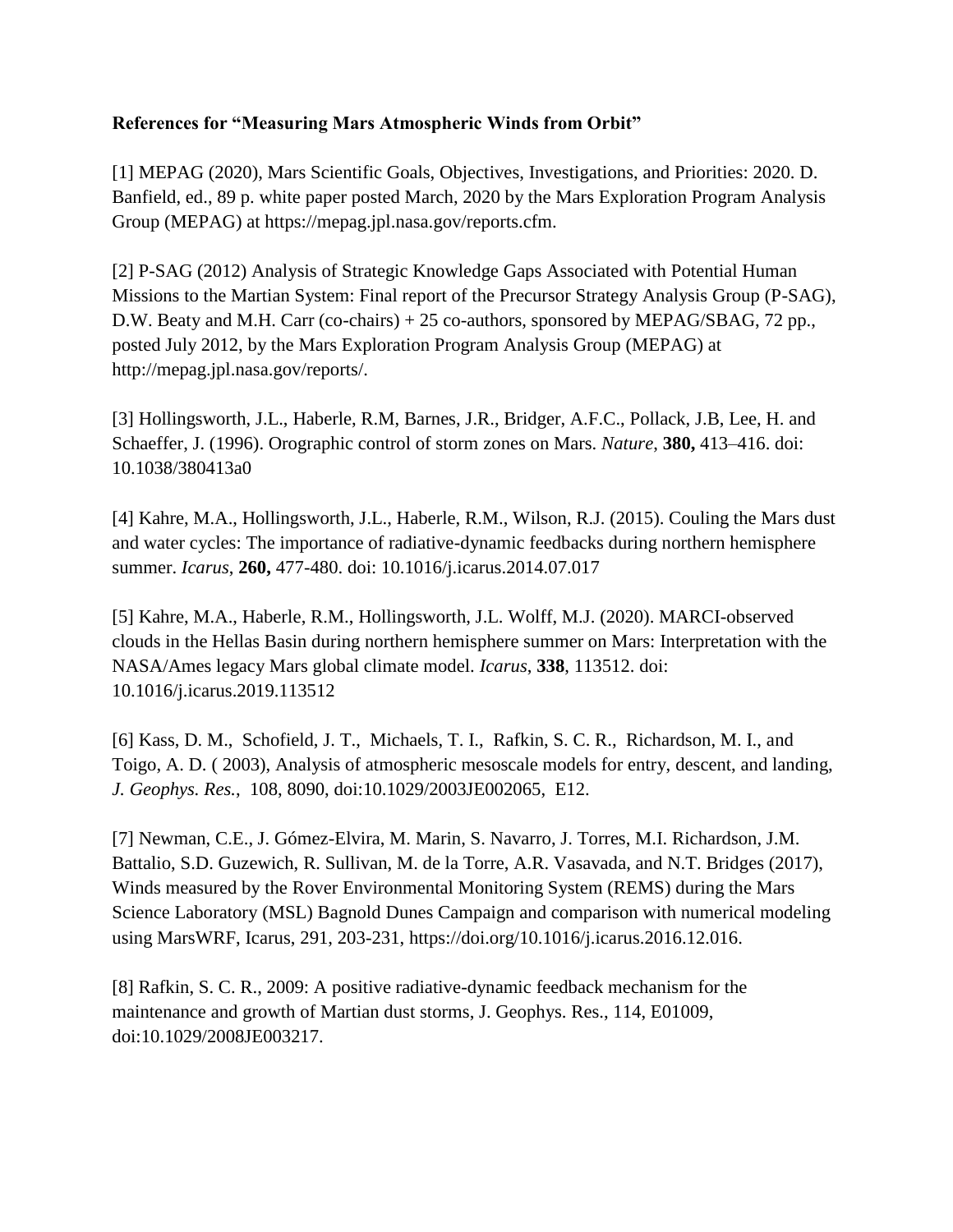[9] Spiga, A., Faure, J., Madeleine, J.‐B., Määttänen, A., and Forget, F. ( 2013). Rocket dust storms and detached dust layers in the Martian atmosphere, *J. Geophys. Res. Planets*, 118, 746– 767, doi[:10.1002/jgre.20046](https://doi.org/10.1002/jgre.20046)

[10] Gillespie, H. E., Greybush, S. J., & Wilson, R. J. ( 2020). An investigation of the encirclement of Mars by dust in the 2018 global dust storm using EMARS. *Journal of Geophysical Research: Planets*, 125, e2019JE006106.<https://doi.org/10.1029/2019JE006106>

[11] Bertrand, T., Wilson, R. J., Kahre, M. A., Urata, R., & Kling, A. (2020). Simulation of the 2018 global dust storm on Mars using the NASA Ames Mars GCM: A multitracer approach. *Journal of Geophysical Research: Planets*, 125, e2019JE006122. <https://doi.org/10.1029/2019JE006122>

[12] Newman, C.E. and co-authors (2020), Toward a more realistic simulation and prediction of dust storms on Mars, a White Paper submitted to the 2023-2032 Planetary Science and Astrobiology Decadal Survey.

[13] Grotzinger, J. P., & Milliken, R. E. (2012). The sedimentary rock record of Mars: Distribution, origins, and global stratigraphy. In J. P. Grotzinger & R. E. Milliken (Eds.), Sedimentary Geology of Mars (SEPM Speci, pp. 1–48). Retrieved from <http://sp.sepmonline.org/content/sepsp102/1.toc>

[14] Greeley, R., R. N. Leach, S. H. Williams, B. R. White, J. B. Pollack, D. H. Krinsley, and J. R. Marshall (1982), Rate of wind abrasion on Mars, J. Geophys. Res., 87(B12), 10,009-10,024.

[15] Armstrong, J., and C. Leovy (2005), Long term wind erosion on Mars, Icarus, 176(1), 57– 74, doi:10.1016/j.icarus.2005.01.005.

[16] Golombek, M. P., N. H. Warner, V. Ganti, M. P. Lamb, T. J. Parker, R. L. Fergason, and R. Sullivan (2014), Small crater modification on Meridiani Planum and implications for erosion rates and climate change on Mars, J. Geophys. Res. E Planets, 119(12), 2522–2547, doi:10.1002/2014JE004658.

[17] Farley, K.A., Malespin, C., Mahaffy, P., Grotzinger, J.P., Vasconcelos, P.M., Milliken, R.E., Malin, M., Edgett, K.S., Pavlov, A.A., Hurowitz, J.A. and Grant, J.A., 2014. In situ radiometric and exposure age dating of the Martian surface. science, 343(6169), p.1247166.

[18] Day, M., & Dorn, T. ( 2019). Wind in Jezero crater, Mars. *Geophysical Research Letters*, 46, 3099– 3107.<https://doi.org/10.1029/2019GL082218>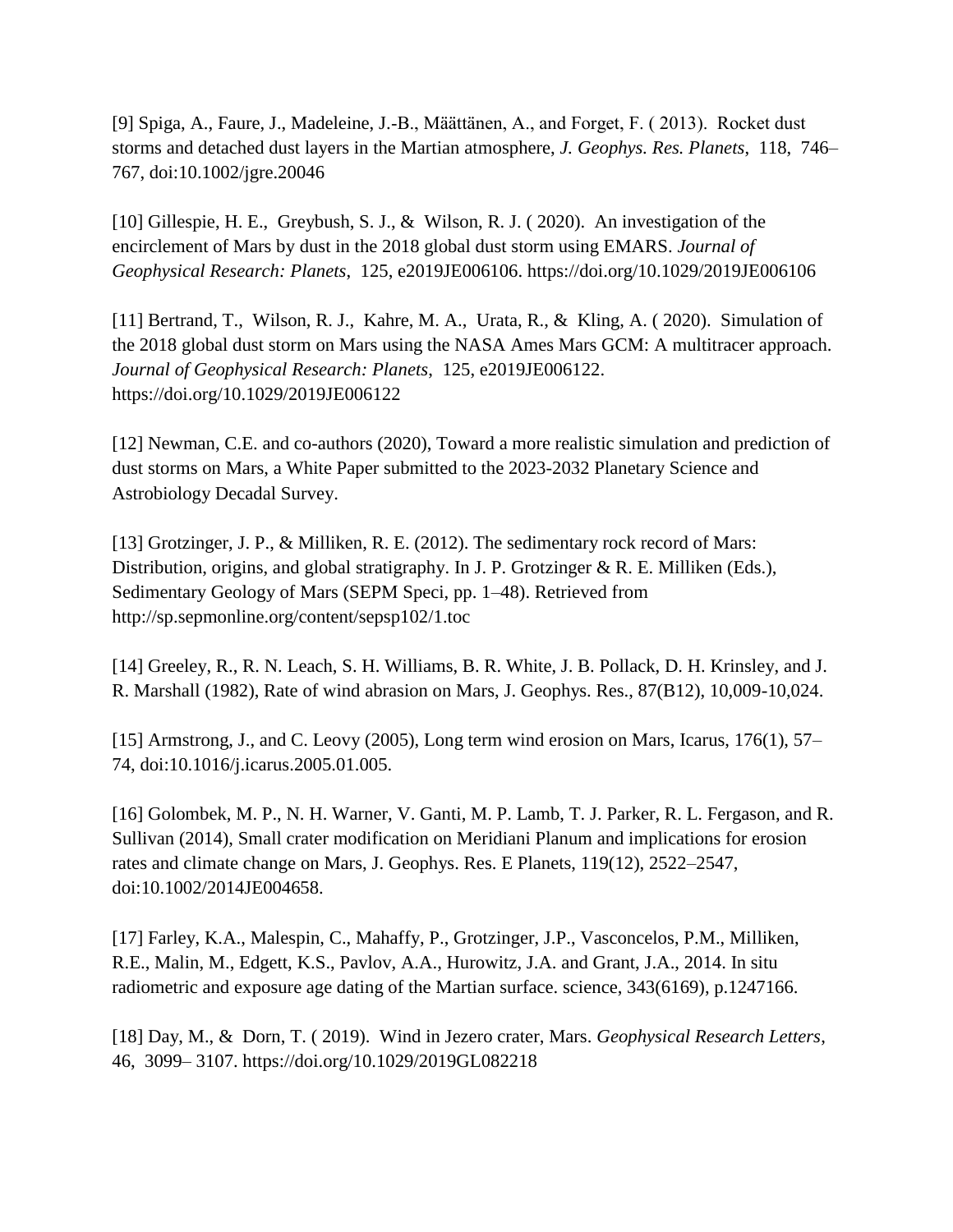[19] Bridges, N. T., Bourke, M. C., Geissler, P. E., Banks, M. E., Colon, C., Diniega, S., ... & Mellon, M. T. (2012). Planet-wide sand motion on Mars. Geology, 40(1), 31-34.

[20] Chojnacki, M., Banks, M. E., Fenton, L. K., & Urso, A. C. (2019). Boundary condition controls on the high-sand-flux regions of Mars. Geology, 47(5), 427-430.

[21] Baker, M. M., Newman, C. E., Lapotre, M. G. A., Sullivan, R., Bridges, N. T., & Lewis, K. W. (2018). Coarse sediment transport in the modern Martian environment. Journal of Geophysical Research: Planets, 123(6), 1380-1394.

[22] Greeley, R., Leach, R., White, B., Iversen, J., & Pollack, J. (1980). Threshold windspeeds for sand on Mars: Wind tunnel simulations. Geophysical Research Letters, 7(2), 121-124.

[23] Shao, Y., & Lu, H. (2000). A simple expression for wind erosion threshold friction velocity. Journal of Geophysical Research: Atmospheres, 105(D17), 22437-22443.

[24] Kok, J. F. (2010). Difference in the wind speeds required for initiation versus continuation of sand transport on Mars: Implications for dunes and dust storms. Physical Review Letters, 104(7), 074502.

[25] MEPAG NEX-SAG Report (2015), Report from the Next Orbiter Science Analysis Group (NEX-SAG), *Chaired by* B. Campbell and R. Zurek, 77 pages posted December, 2015 by the Mars Exploration Program Analysis Group (MEPAG) at [http://mepag.nasa.gov/reports.cfm.](http://mepag.nasa.gov/reports.cfm)

[26] MEPAG ICE-SAG Final Report (*2019*), Report from the Ice and Climate Evolution Science Analysis group (ICE-SAG), *Chaired by* S. Diniega and N. E. Putzig, 157 pages posted 08 July 2019, by the Mars Exploration Program Analysis Group (MEPAG) at http://mepag.nasa.gov/reports.cfm.

[27] National Research Council. 2011. *Vision and Voyages for Planetary Science in the Decade 2013-2022*. Washington, DC: The National Academies Press. [https://doi.org/10.17226/13117.](https://doi.org/10.17226/13117)

[28] Martínez, G. M., et al. "The modern near-surface Martian climate: A review of in-situ meteorological data from Viking to Curiosity." *Space Science Reviews* 212.1-2 (2017): 295-338.

[29] Spiga, Aymeric, et al. "Atmospheric science with InSight." *Space Science Reviews* 214.7 (2018): 109.

[30] Manfredi, J. A., et al. "MEDA: The Mars Environmental Dynamics Analyzer. A suite of sensors for the Mars 2020 mission". *Space Science Reviews* (2020; under review).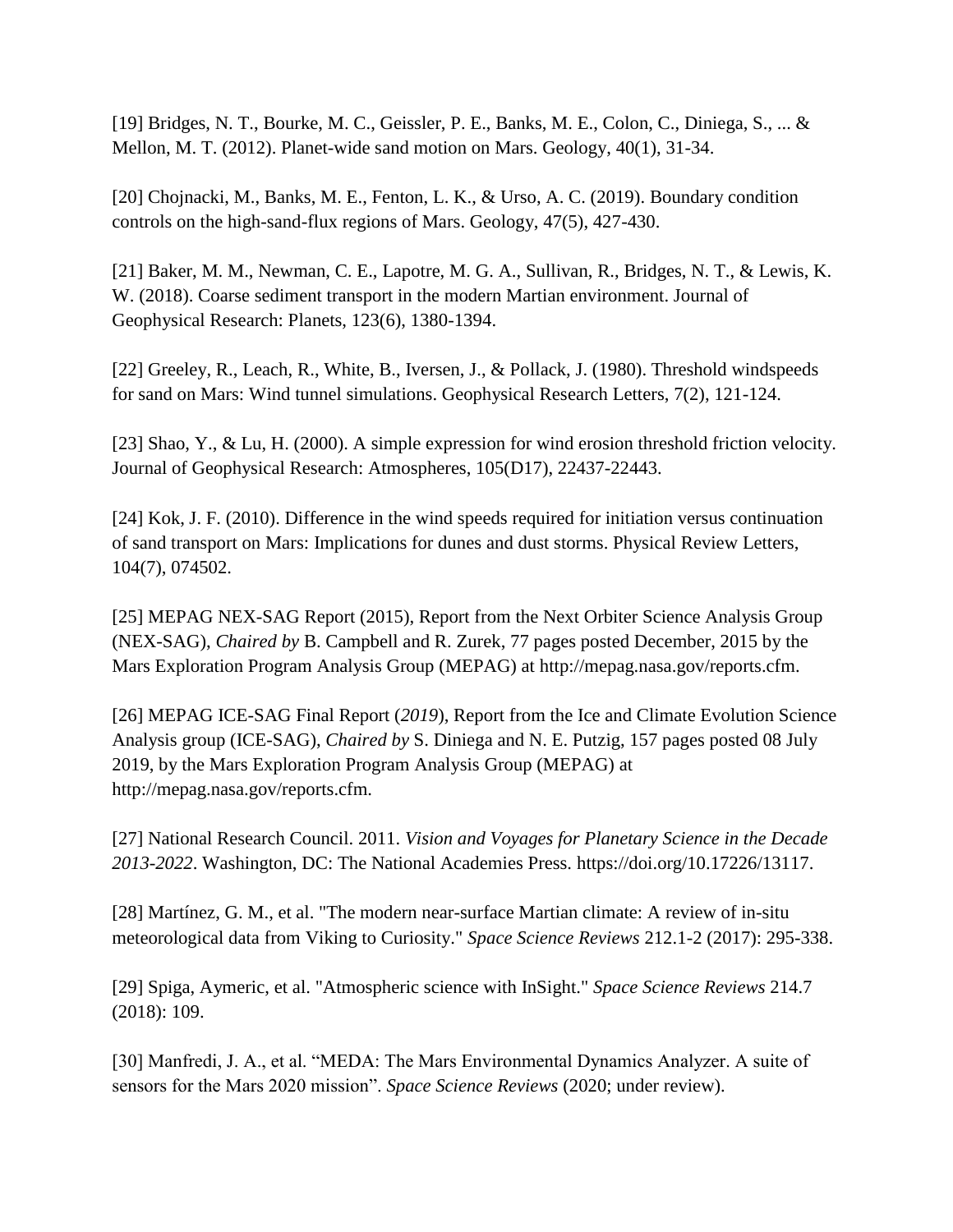[31] Banfield, D., Spiga, A., Newman, C. *et al.* The atmosphere of Mars as observed by InSight. *Nat. Geosci.* 13, 190–198 (2020).<https://doi.org/10.1038/s41561-020-0534-0>

[32] Benna M, Bougher SW, Lee Y, et al. Global circulation of Mars' upper atmosphere. *Science*. 2019;366(6471):1363-1366. doi:10.1126/science.aax1553 [33] Lellouch, E., Rosenqvist, J., Goldstein, J.J., Bougher, S.W., Paubert, G., 1991. First absolute wind measurements in the middle atmosphere of Mars. Astrophys. J. 383, 401–406.

[34] Cavalié, T., F. Billebaud, T. Encrenaz, M. Dobrijevic, J. Brillet, F. Forget and E. Lellouch (2008), Vertical temperature profile and mesospheric winds retrieval on Mars from CO millimeter observations - Comparison with general circulation model predictions. A&A, 489 2, 795-809, DOI: [https://doi.org/10.1051/0004-6361:200809815.](https://doi.org/10.1051/0004-6361:200809815)

[35] Moreno, R., E. Lellouch, F. Forget, T. Encrenaz, S. Guilloteau, E. Millour (2009), Wind measurements in Mars' middle atmosphere: IRAM Plateau de Bure interferometric CO observations, Icarus 201, 2, pp. 549-563. [https://doi.org/10.1016/j.icarus.2009.01.027.](https://doi.org/10.1016/j.icarus.2009.01.027)

[36] Sonnabend, G., Sornig, M., Krötz, P. J., Schieder, R. T., and Fast, K. E. (2006), High spatial resolution mapping of Mars mesospheric zonal winds by infrared heterodyne spectroscopy of CO2, *Geophys. Res. Lett.*, 33, L18201, doi[:10.1029/2006GL026900.](https://doi.org/10.1029/2006GL026900)

[37] Wang, H., and Ingersoll, A. P. (2003), Cloud-tracked winds for the first Mars Global Surveyor mapping year, *J. Geophys. Res.*, 108, 5110, doi[:10.1029/2003JE002107,](https://doi.org/10.1029/2003JE002107) E9.

[38] McConnochie, T. H., J.F. Bell III, D. Savransky, M.J. Wolff, A.D. Toigo, H. Wang, M.I. 818 Richardson, and P.R. Christensen (2010), THEMIS-VIS Observations of Clouds in the Martian Mesosphere: Altitudes, Wind Speeds, and Decameter-Scale Morphology, *Icarus*, 820 *210*, 545-565, doi 10.1016/j.icarus.2010.07.021

[39] Hernández‐Bernal, J., Sánchez‐Lavega, A., del Río‐Gaztelurrutia, T., Hueso, R., Cardesín‐Moinelo, A., Ravanis, E. M., et al. ( 2019). The 2018 Martian global dust storm over the South Polar Region studied with MEx/VMC. *Geophysical Research Letters*, 46, 10330– 10337.<https://doi.org/10.1029/2019GL084266>

[40] Levrard, B., Forget, F., Montmessin, F. et al. (2004). Recent ice-rich deposits formed at high latitudes on Mars by sublimation of unstable equatorial ice during low obliquity. Nature 431, 1072–1075,.<https://doi.org/10.1038/nature03055>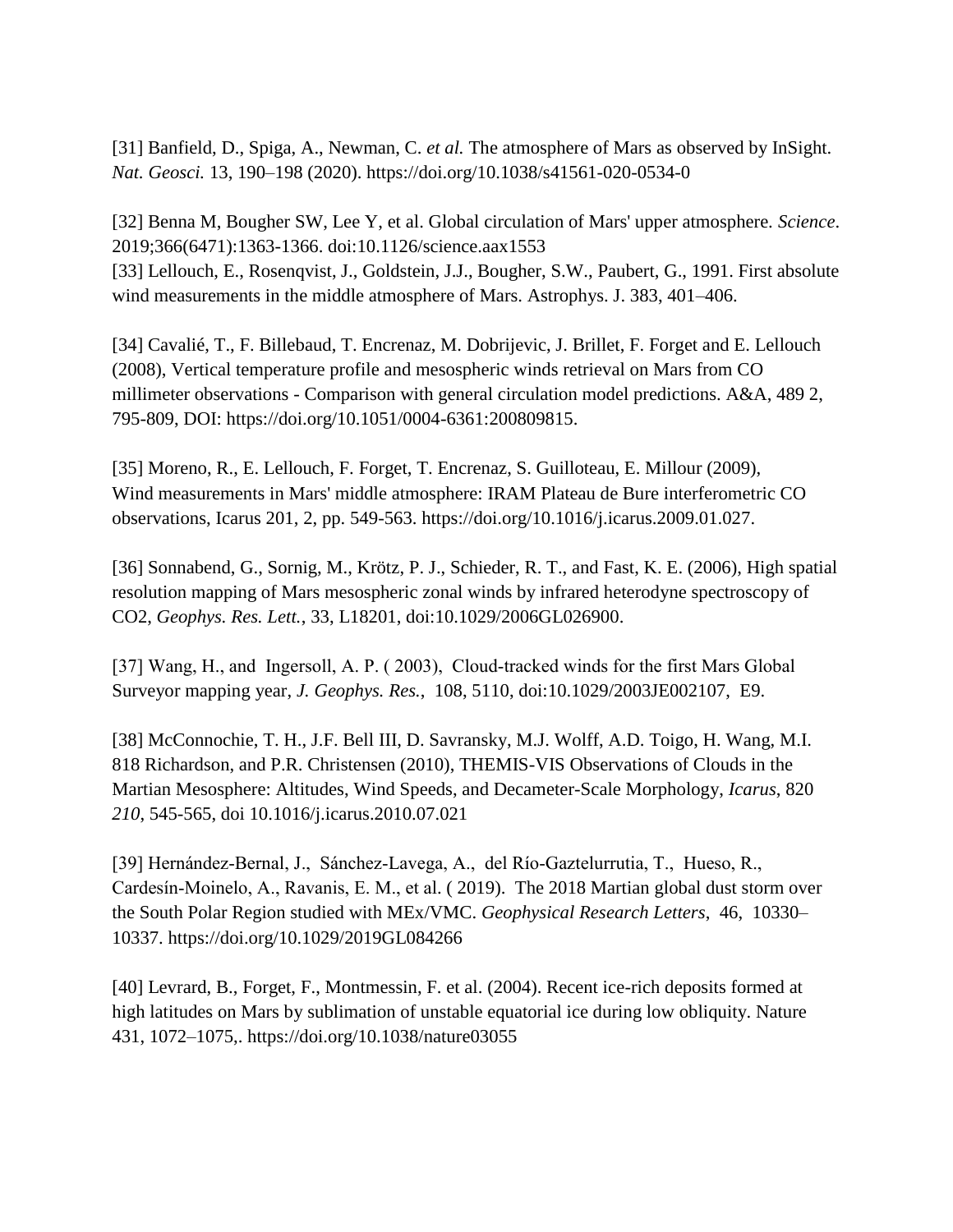[41] Newman, Claire E.; Lewis, Stephen R. and Read, Peter L. (2005). The atmospheric circulation and dust activity in different orbital epochs on Mars. Icarus, 174(1) pp. 135–160.

[42] Mischna, M. A., V. Baker, R. Milliken, M. Richardson, and C. Lee (2013), Effects of obliquity and water vapor/trace gas greenhouses in the early martian climate, J. Geophys. Res. Planets, 118, 560–576, doi:10.1002/jgre.20054.

[43] Lewis, S. R., Read, P. L., Conrath, B. J., Pearl, J. C., & Smith, M. D. (2007). Assimilation of thermal emission spectrometer atmospheric data during the Mars Global Surveyor aerobraking period. *Icarus*, 192, 327–347.<https://doi.org/10.1016/j.icarus.2007.08.009>

[44] Hoffman, M. J., Greybush, S. J., John Wilson, R., Gyarmati, G., Hoffman, R. N., Kalnay, E.,…Szunyogh, I. (2010). An ensemble Kalman filter data assimilation system for the Martian atmosphere: Implementation and simulation experiments. *Icarus*, 209, 470–481. <https://doi.org/10.1016/j.icarus.2010.03.034>

[45] Lee, C., Lawson, W. G., Richardson, M. I., Heavens, N. G., Kleinböhl, A., Banfield, D.,…Toigo, A. D. (2009). Thermal tides in the Martian middle atmosphere as seen by the Mars Climate Sounder. *Journal of Geophysical Research*, 114, E03005. <https://doi.org/10.1029/2008JE003285>

[46] Greybush, S. J., Wilson, R. J., Hoffman, R. N., Hoffman, M. J., Miyoshi, T., Ide, K.,…Kalnay, E. (2012). Ensemble Kalman filter data assimilation of Thermal Emission Spectrometer temperature retrievals into a Mars GCM. *Journal of Geophysical Research*, 117, E11008.<https://doi.org/10.1029/2012JE004097>

[47] Greybush, S.J., H.E. Gillespie, R. J. Wilson (2019), Transient eddies in the TES/MCS Ensemble Mars Atmosphere Reanalysis System (EMARS), Icarus, 10.1016/j.icarus.2018.07.001, 317, 158-181.

[48] Navarro, T., Forget, F., Millour, E., and Greybush, S. J. (2014). Detection of detached dust layers in the Martian atmosphere from their thermal signature using assimilation. Geophys. Res. Lett., 41, 6620-6626.

[49] Smith, M. D., Pearl, J. C., Conrath, B. J., & Christensen, P. R. (2001). Thermal emission spectrometer results: Mars atmospheric thermal structure and aerosol distribution. *Journal of Geophysical Research*, 106, 23,929– 23,945.<https://doi.org/10.1029/2000JE001321>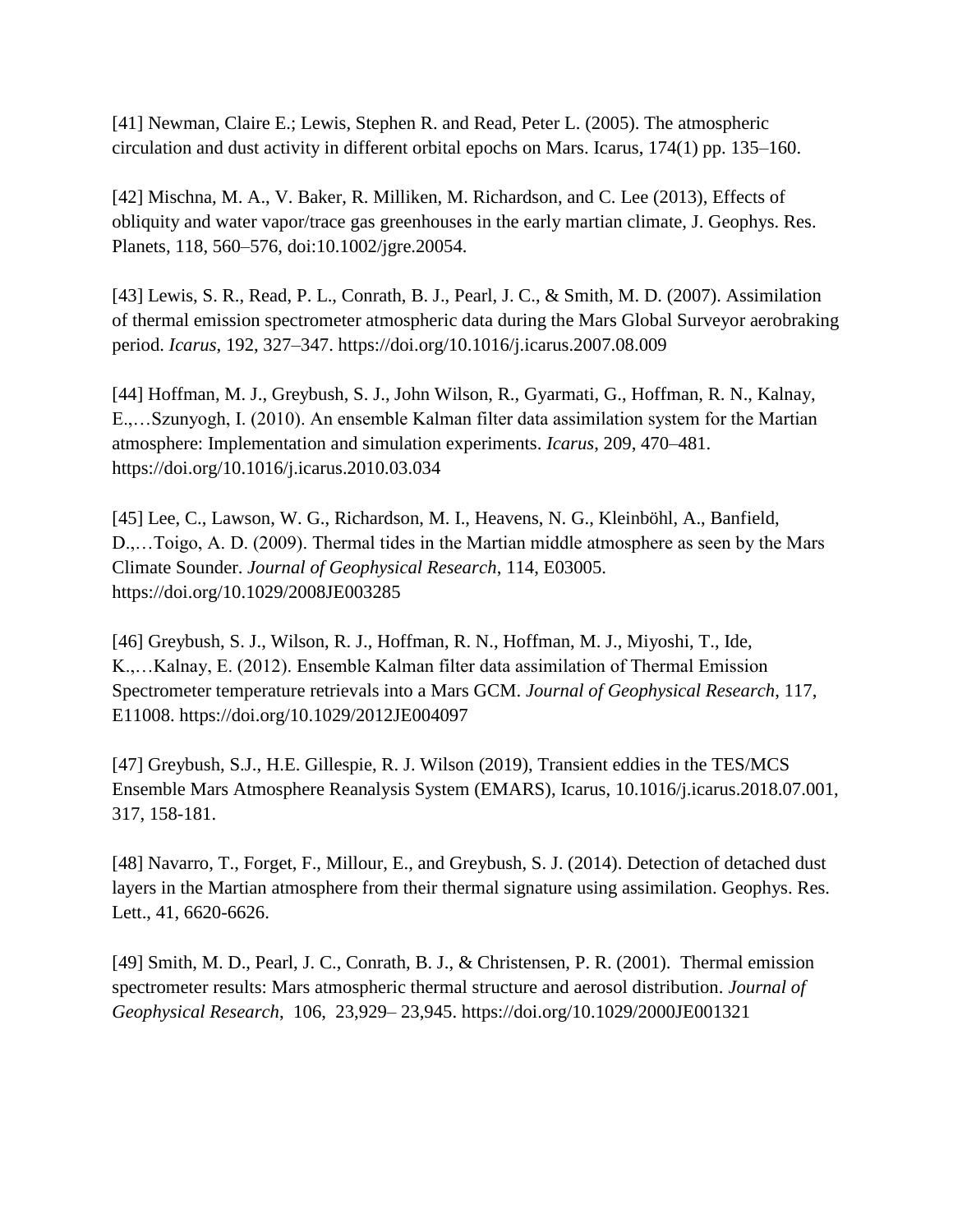[50] Kleinböhl, A., et al. ( 2009), Mars Climate Sounder limb profile retrieval of atmospheric temperature, pressure, and dust and water ice opacity, *J. Geophys. Res.*, 114, E10006, doi[:10.1029/2009JE003358.](https://doi.org/10.1029/2009JE003358)

[51] Kleinböhl, A., A. J. Friedson, and J. T. Schofield, Two-dimensional radiative transfer for the retrieval of limb emission measurements in the Martian atmosphere, *J. Quant. Spectrosc. Radiat. Transfer, 187*, 511-522, doi:10.1016/j.jqsrt.2016.07.009, 2017.

[52] Prince JL, Desai PN, Queen EM, Grover MR. Mars phoenix entry, descent, and landing simulation design and modeling analysis. Journal of Spacecraft and Rockets. 2011 Sep;48(5):756-64.

[53] Dust in the Atmosphere of Mars and its Impact on Human Exploration, edited by J.S. Levine, D. Winterhalter, and R.L. Kerschmann, 2018, Cambridge Scholars Publishing.

[54] McClean, J.B. and W.T. Pike (2017), [Estimation of the Saltated Particle Flux at the Mars](https://ui.adsabs.harvard.edu/abs/2017LPICo1966.6025M/abstract)  [2020 In-Situ Resource Utilization Experiment \(MOXIE\) Inlet,](https://ui.adsabs.harvard.edu/abs/2017LPICo1966.6025M/abstract) presented at the Dust in the Atmosphere of Mars and Its Impact on Human Exploration Workshop, Abstract #6025.

[55] Heavens, N.G., Kleinböhl, A., Chaffin, M.S. *et al.* Hydrogen escape from Mars enhanced by deep convection in dust storms. *Nat Astron*2, 126–132 (2018). [https://doi.org/10.1038/s41550-](https://doi.org/10.1038/s41550-017-0353-4) [017-0353-4](https://doi.org/10.1038/s41550-017-0353-4)

[56] Chaffin, M., Deighan, J., Schneider, N. *et al.* Elevated atmospheric escape of atomic hydrogen from Mars induced by high-altitude water. *Nature Geosci* 10, 174–178 (2017). <https://doi.org/10.1038/ngeo2887>

[57] Fedorova, A.A. et al. (2020), Stormy water on Mars: The distribution and saturation of atmospheric water during the dusty season, Science, DOI: 10.1126/science.aay9522.

[58] Montabone, L. and N.G. Heavens et al. (2020), Observing Mars from Areostationary Orbit: Benefits and Applications, a White Paper submitted to the 2023-2032 Planetary Science and Astrobiology Decadal Survey.

[59] Cremons, D.R., Abshire, J.B., Sun, X. *et al.* Design of a direct-detection wind and aerosol lidar for mars orbit. *CEAS Space J* **12,** 149–162 (2020). [https://doi.org/10.1007/s12567-020-](https://doi.org/10.1007/s12567-020-00301-z) [00301-z](https://doi.org/10.1007/s12567-020-00301-z)

[60] Waters, J.W., Froidevaux, L., Harwood, R.S., Jarnot, R.F., Pickett, H.M., Read, W.G., Siegel, P.H., Cofield, R.E., Filipiak, M.J., Flower, D.A., Holden, J.R., Lau, G.K., Livesey, N.J.,